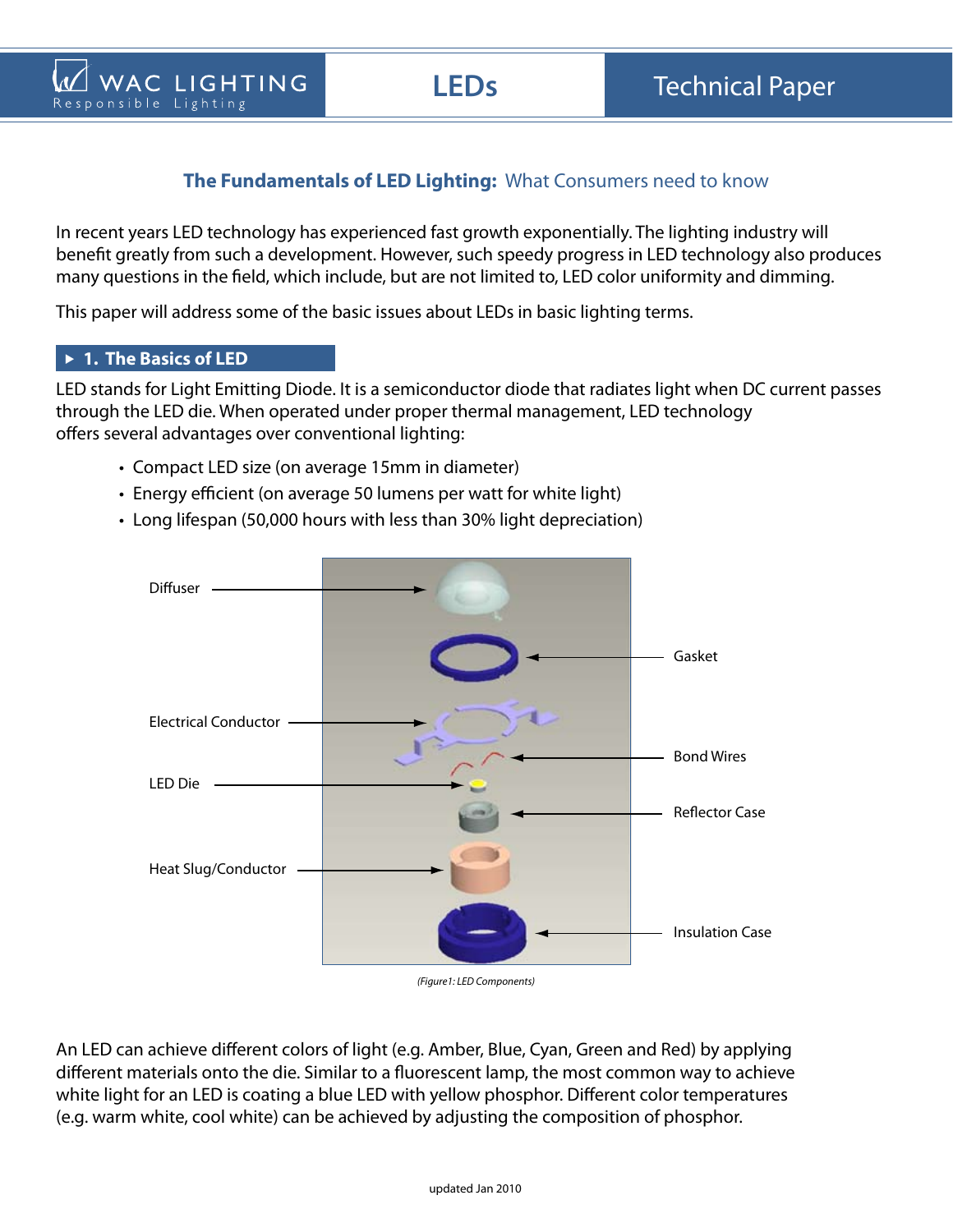LEDs come in two basic categories:

• Indication:

Low wattage LEDs (lower than 0.2W) used in signs, signals, and indicator lights on electronic equipment. Typically the light output of a single indication LED is below 10 lumens.

• Illumination:

As the technology advanced in the 1990's, white LEDs and high power LEDs (higher than 1W) made LED illumination feasible. The light output of a single illumination LED ranges from 40 lumens to 150 lumens, depending on the CCT (Correlated Color Temperature) and forward current power.

| <b>CCT of LED</b> | <b>Driving Current</b> |      | <b>Average Lumens<sup>1</sup></b> | Efficacy <sup>2</sup> |
|-------------------|------------------------|------|-----------------------------------|-----------------------|
| 3000K             | 350 mA                 | 1.2W | 84                                | 70 lm/W               |
| 4500K             | 350 mA                 | 1.2W | 96                                | 80 lm/W               |
| 6000K             | 350 mA                 | 1.2W | 108                               | 90 lm/W               |
| 3000K             | 700 mA                 | 2.5W | 100                               | 40 lm/W               |
| 4500K             | 700 mA                 | 2.5W | 110                               | 44 lm/W               |
| 6000K             | 700 mA                 | 2.5W | 130                               | 52 lm/W               |



*Figure 2: Illustrated is a low power LED typically used for indication (left); and a high power LED typically used for illumination (right). (Not to Scale).*

### **▶ 2. LED Color Temperature & White LED Color Uniformity Issue**

CCT is used by the lighting industry to define a warm or cool light source:

*"The correlated color temperature (CCT) describes the relative color appearance of a white light source, indicating*  whether it appears more yellow/gold or more blue, in terms of the range of available shades of white. CCT is given *in Kelvin (SI unit of absolute temperature) and refers to the appearance of a theoretical black body heated to high temperatures. As the black body gets hotter, it turns red, orange, yellow, white, and finally blue. The CCT of a light source is the temperature (in K) at which the heated black body matches the color of the light source in question." 3*

Lamps with a CCT rating below 3200K usually are considered warm sources, whereas those with a CCT above 4000K usually are considered cool in appearance. Currently CCT is based on incandescent lamps, but LEDs and CFLs are not incandescent sources. Therefore, LED lamps of equal CCT do not necessarily appear equal.

> *1 Different LED manufactures offer LEDs with different light output due to the rapidly changing technology 2 The efficacy here is just the bare lamp. Usually a fixture efficacy is only 60% of that of the bare lamp*

*3 Referred from: Department of Energy web site (http://www1.eere.energy.gov/buildings/ssl/cct.html)*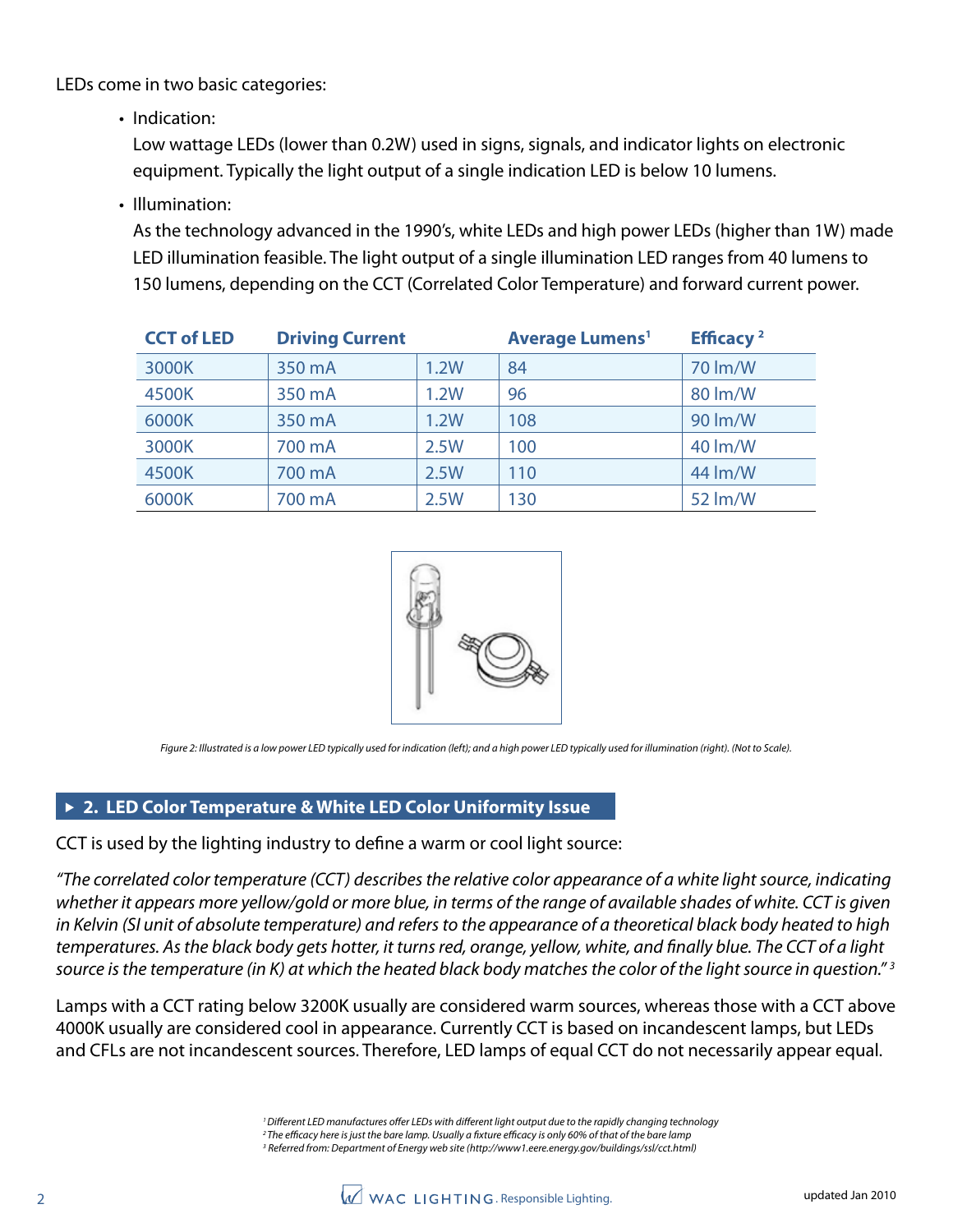### **White LED Color Uniformity**

As mentioned previously, CCT metrics developed for incandescent sources are not suitable for Phosphor converted white LEDs. There will be variations in color of white even though they are in the same CCT value, depending on:

- Phosphor composition from batch to batch
- Operating junction temperature
- Forward current
- Fixture or cover materials (if used)
- Manufacturing quality

There were field complaints about perceivable individual color variances among the white LEDs. LED manufacturers came up with a so called color "binning" system for different batches of LEDs. As Figure 3 shows, it is actually a range of the "x" and "y" chromaticity coordinate values to define the spectrum of LED.



*Figure 3: Binning Plot (Source: Cree Specification Sheet)*

Usually LED manufacturers supply LEDs that fall into the aggregation of four bins (e.g. the aggregation of 6A, 6B, 6C and 6D in Figure 3). **When WAC specifies LED binning, we require LEDs to fall into one specific bin** (e.g. either 6A, or 6B, or 6C or 6D in Figure 3) **to ensure maximum color uniformity.**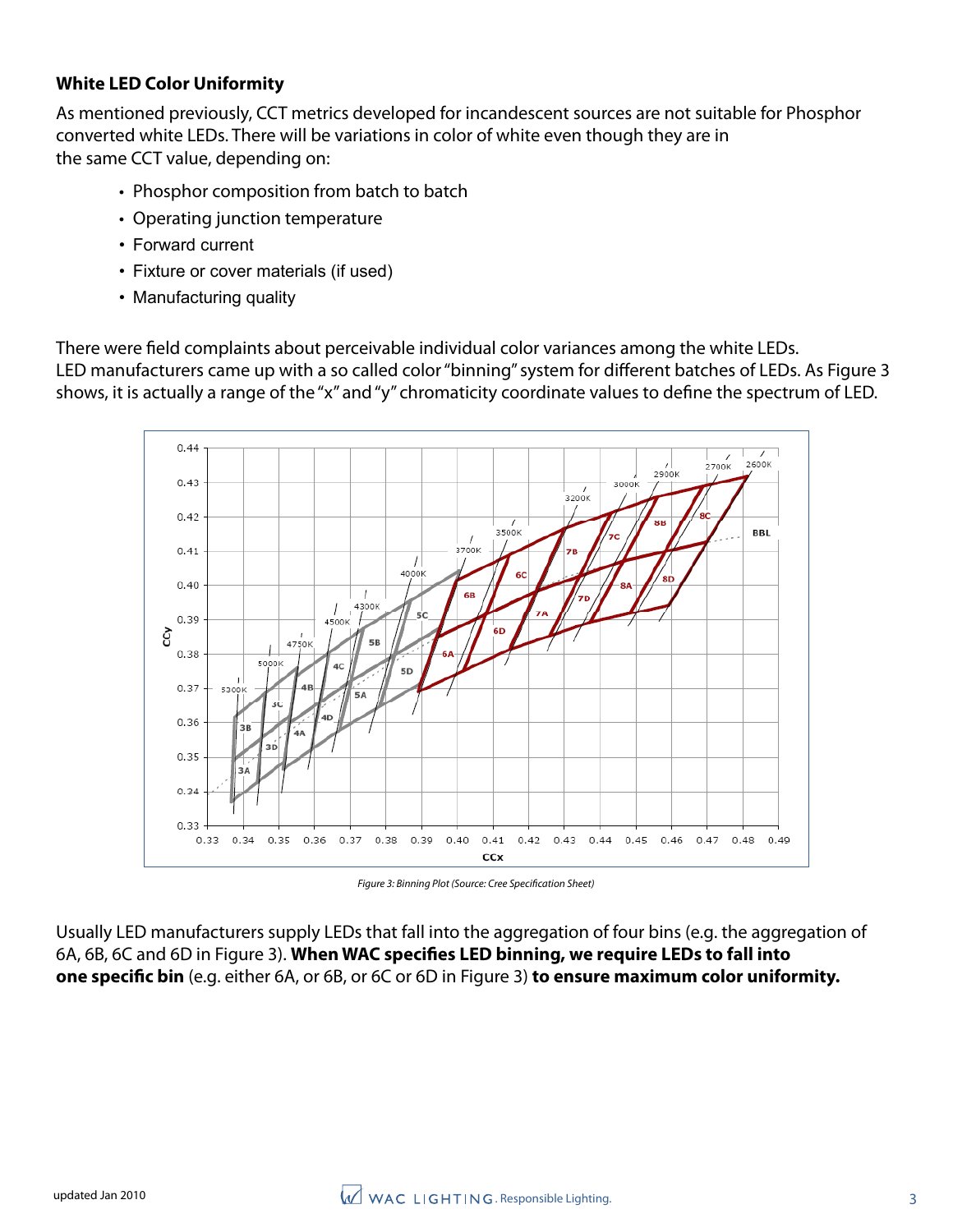Back to the CCT specification, The U.S. Department of Energy (DOE) just published their Energy Star Qualified LED Fixture requirements. They allow a  $\pm$  245K for color variance at 3500K. By comparison, **WAC only allows a ± 100K for color variance at 3500K.**

#### **Luminaire Requirements**

|                                     | The luminaire must have one of the following designated CCT's and fall<br>within the 7-step chromaticity quadrangles as defined in the Appendix.                                           |                |  |
|-------------------------------------|--------------------------------------------------------------------------------------------------------------------------------------------------------------------------------------------|----------------|--|
| <b>Correlated Color Temperature</b> | <b>Nominal CCT1</b>                                                                                                                                                                        | CCT(K)         |  |
|                                     | 2700K                                                                                                                                                                                      | $2725 \pm 145$ |  |
|                                     | 3000K                                                                                                                                                                                      | $3045 \pm 175$ |  |
|                                     | 3500K                                                                                                                                                                                      | $3465 \pm 245$ |  |
|                                     | 4000K                                                                                                                                                                                      | $3985 \pm 275$ |  |
|                                     | 4500K                                                                                                                                                                                      | $4503 \pm 243$ |  |
|                                     | 5000K                                                                                                                                                                                      | $5028 \pm 283$ |  |
|                                     | 5700K                                                                                                                                                                                      | $5665 \pm 355$ |  |
|                                     | 6500K                                                                                                                                                                                      | $6530 \pm 510$ |  |
| <b>Color Spacial Uniformity</b>     | The variation of chromaticity in different directions (i.e. with a change<br>in viewing angle) shall be within 0.004 from the weighted average<br>point or the CIE 1976 (u', v',) diagram. |                |  |
| <b>Color Maintenance</b>            | The change of chromaticity over the lifetime of the product shall be<br>with 0.007 on the CIE (u', v',) diagram.                                                                           |                |  |
| <b>Color Rendering Index (CRI)</b>  | Indoor luminaires shall have a minimum CRI of 75.                                                                                                                                          |                |  |

*Table 1 Energy Star Requirements for Solid State Lighting Luminaire. Ver. 1.1 (Dec.2008)*

#### **▶ 3. LED Dimming Technology**

Unlike an incandescent lamp, the electronics used to power an LED lighting system are much more complex. An LED driver is required in an LED system, similar to a fluorescent lighting system.

Since the electric current passing through the LED must flow in one direction, DC power must be used. A little fluctuation on the input forward voltage will cause wide variations on the current passing through the diode. The DC power source should be either a constant current or have a current limitation device.

Most constant current drivers are not designed for dimming. Their function is to maintain a constant electric current, leveling any input current fluctuation. This type of driver will not work with existing dimmers. The following information is about 4 major dimming technologies for current lighting system, and they might be suitable for LED dimming.

#### **3.1 – Types of Dimming Control**

#### **a. Two-wire control**

A two-wire dimmer switch is the most commonly used control method. There is a single wire between the dimmer and the light source.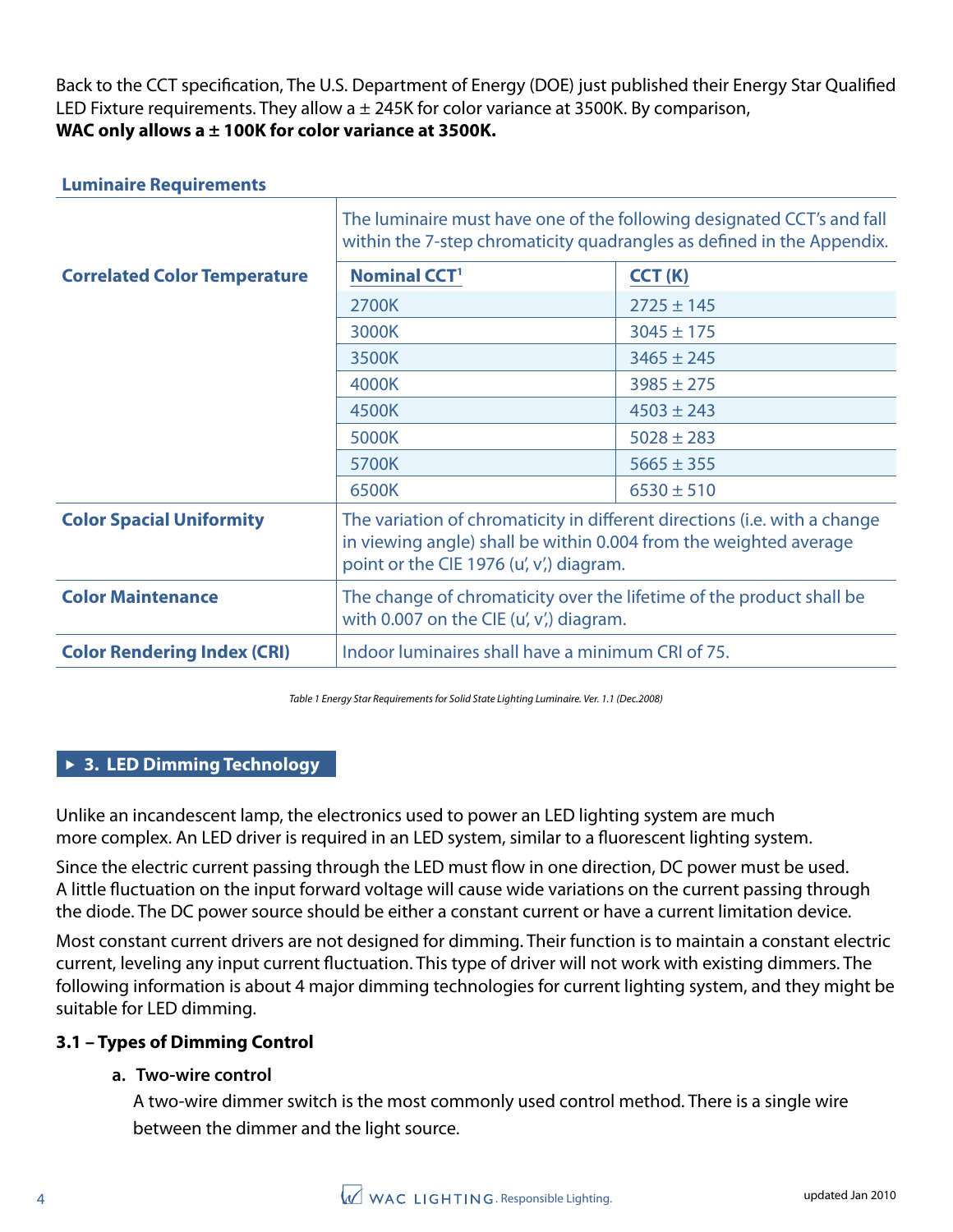

*Figure 4: The wiring indication for 2-wire control system applied for an LED lighting system 4*

#### **b. Three wire control**

Most fluorescent light is controlled by this type of technology, because the power required of the ballast should not influence the dimming effect of the light source. Among the 3 wires, one is used to provide power to the light source as long as it is turned on, and the other 2 wires provide control signals to the light in order to set the brightness level  $5$ .

Currently, only a few LED products in the marketplace use the technology mentioned above. The reason is due to the electrical characteristics of the LED:

- LEDs should be powered by DC voltage and current to protect the LED from fluctuation in electric current which could damage the LED and lower its performance
- Most LED constant current drivers do not have the capability to directly accept the output voltage from dimmer

#### **c. 0 ~ 10V control**

This is an analog control that sets the voltage to the light source between 0V and 10V. It is also exactly specified by IEC standard 60929<sup>5</sup>.



*Figure 5. 0~10V dimming wiring schematic*

*<sup>4</sup> http://www.roallivingenergy.com/pdf/TROPO DataSheet%20rev%20B.pdf*

*<sup>5</sup> Amanda Beebe, Controlling consumer expectations of LED lighting: why dimming is so important. LEDs magazine, 04/09*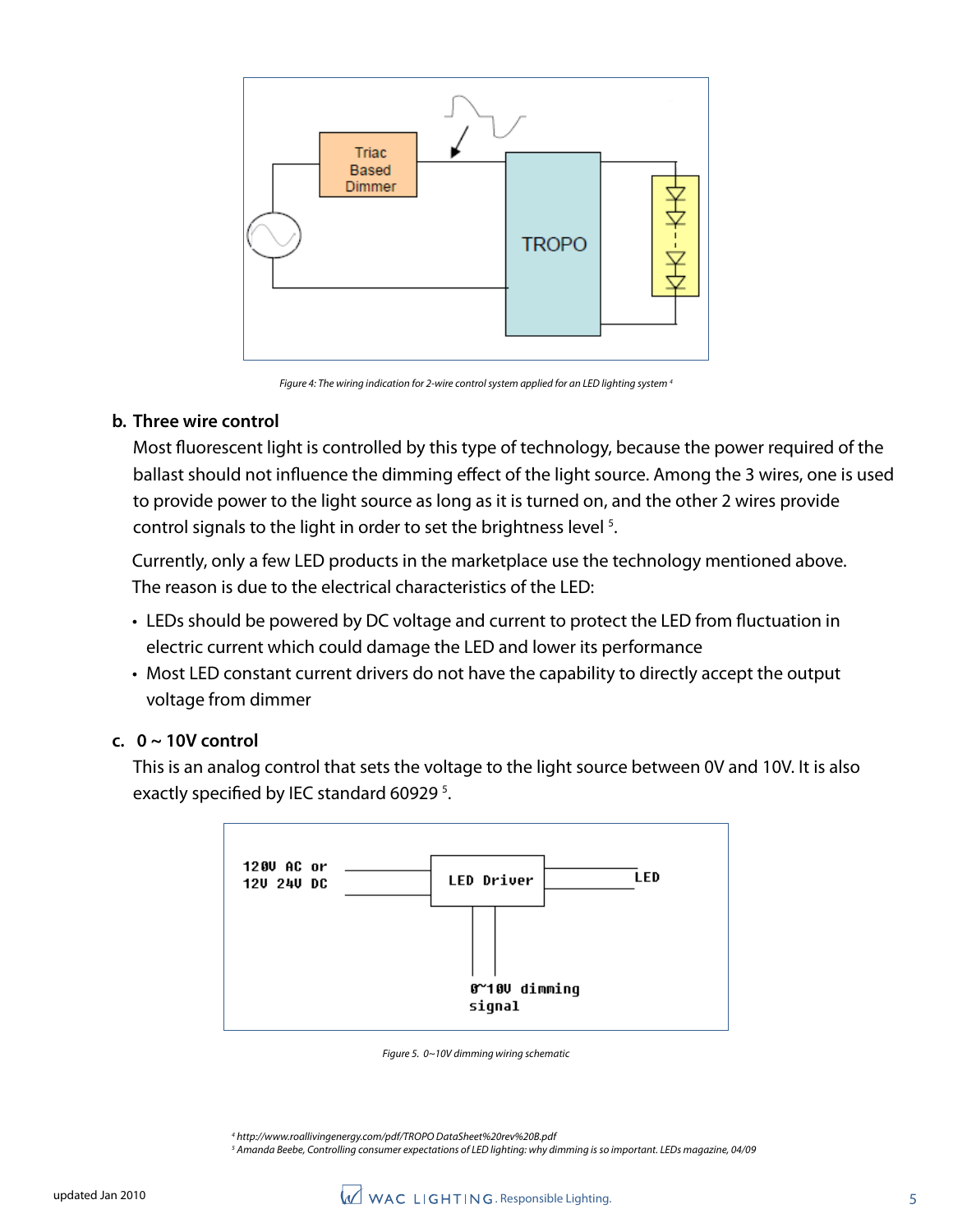### **d. Digital Control**

• DALI: the full name is Digital Addressable Lighting Interface, a control standard which emerged from Europe. This standard allows digital control of separate fixtures:



*Figure 6. Wiring indication for DALI system (http://macolighting.com/images/stories/DALI\_wiring.PNG*

• DMX: this is from theater lighting control, and multiple channels of light (both color and intensity) can be controlled by this type of control technology <sup>5</sup> .



*Figure 7. DMX Lighting system*

The methods mentioned above, 0~10V, DALI, and DMX, are the most common approaches for LED dimming. However, a low voltage dimming signal must be fed into the DC power supply separately, which makes it very difficult for residential retrofit dimming applications.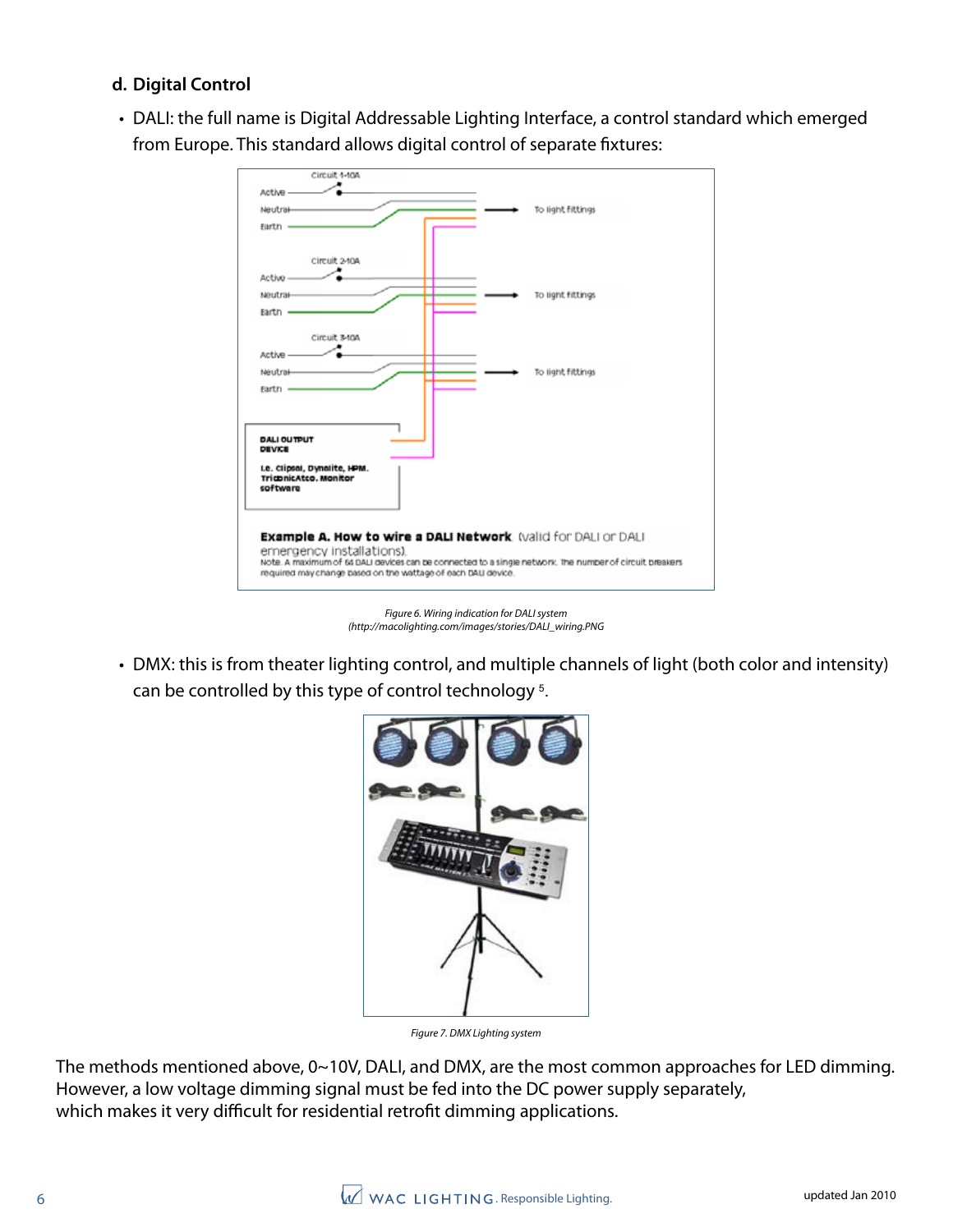## **3.2 – Current Market Observations & Trends On LED Dimming**

When a manufacturer claims their products are dimmable, their products are likely to use dimmable driver technology. However, more and more customers require dimming technology to use the 2-wire or 3-wire control method. For example in the residential applications where the tradition lighting system has already been installed with a traditional dimmer ( such as Triac incandescent dimmer or electrical low voltage dimmer, ELV) and all the power lines are buried inside the wall, it is very inconvenient to install a new lighting system which needs two additional signal lines for dimming.

Some driver manufacturers and chip manufacturers have already proposed dimmable driver solutions based on the 2-wire or 3–wire dimmer control technology. Lutron released their Hi-Lume dimmable driver, and we also find other companies offering 2-wire dimmable drivers. Several chip manufacturers have started supplying component level dimming solutions as well.

# **3.3 – WAC Proposed LED Dimming Solutions**

As mentioned above, currently most residential spaces where incandescent lighting systems have already been installed use a 2-wire control method. If we want to use LED lighting fixtures in a retrofit application, we need a 2-wire dimming solution. We need to find a proper way to dim WAC LED lighting systems based on available solutions provided by either the driver or the chip manufacturer.

All of the dimming solutions are under development and we plan on using these dimming solutions in our latest LED offerings.